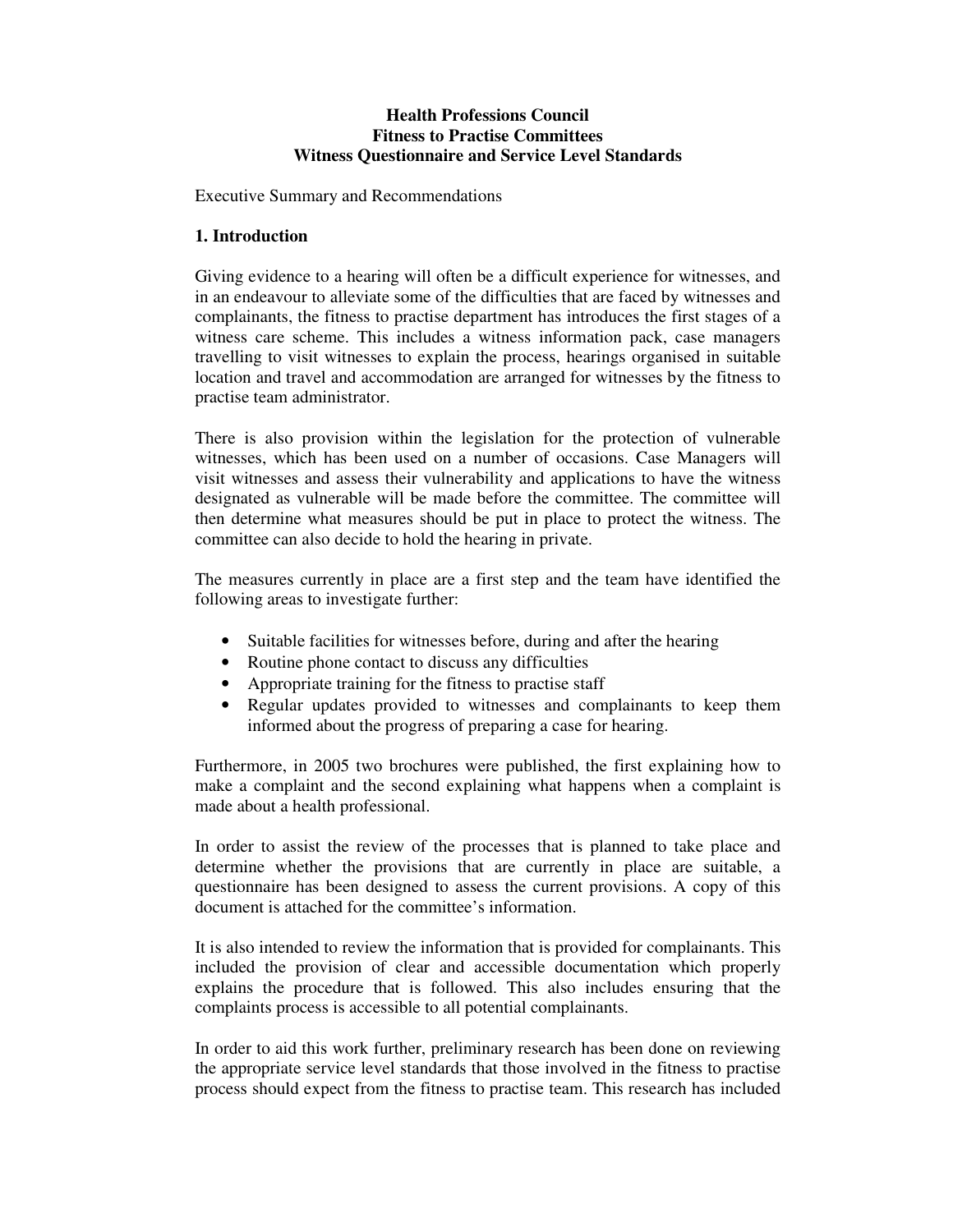looking at what service standards are in place at other organisations. The organisations that have been looked at include:

- Royal Pharmaceutical Society of Great Britain
- General Medical Council
- Department of Health
- Department of Education and Skills
- Inland Revenue
- Financial Ombudsman
- Bexley Council
- Derby Council
- Health Ombudsman
- Healthcare Commission

 The implementation of service level standards will contribute to ensuring that HPC's fitness to practise processes are clear, open and transparent and that response times are properly communicated and that expectations are met. The draft service level standards are attached for the committee's information.

This information will be incorporated in to the brochures that are currently in existence and on to the website.

# **2. Decision**

This paper is for information only no decision is required

## **3. Background information**

None

## **4. Resource implications**

Time taken for team to contact witnesses and arrange travel. Ensuring that there are enough resources to ensure that standards are adhered too.

## **5. Financial implications**

None

# **6. Background papers**

Committee procedural rules Witness information pack Brochure – How to make a complaint

## **7. Appendices**

Witness Questionnaire

## **8. Date of paper**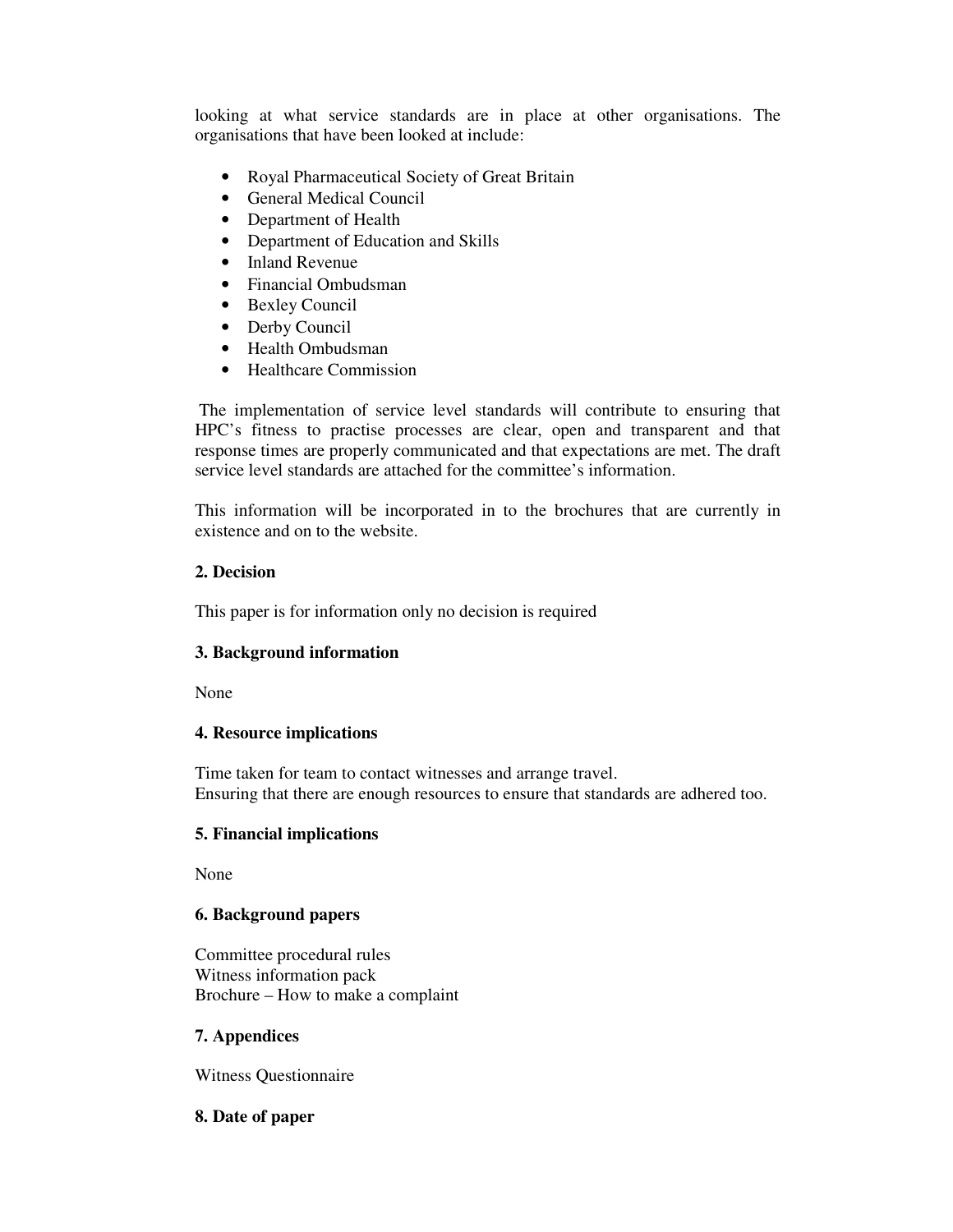$28<sup>th</sup>$  August 2006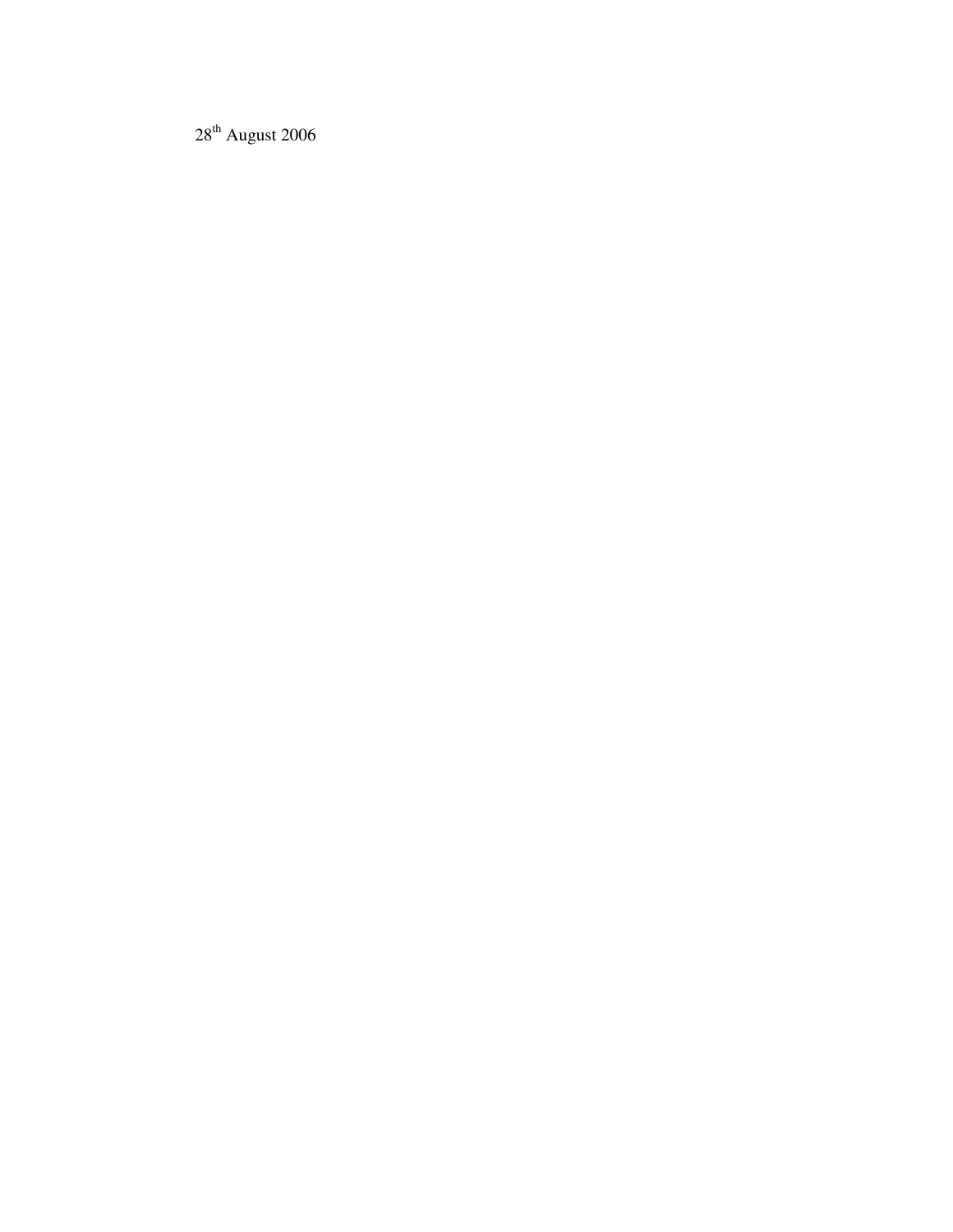#### FTP Department Standards

1. General standards for contacting the Fitness to Practise Team

1.1. The Fitness to Practise Team is generally available between 9am and 5pm, Monday - Friday. The team can be contacted by post, email, telephone and fax. Our details are as follows:

Telephone: 020 7840 9814 Fax: 020 7582 4874 Email: ftp@hpc-uk.org Address: Fitness to Practise, Park House, 184 Kennington Park Road, London, SW11 4BU. Dedicated complaint line: ??

- 1.2. We will respond to general enquiries made in the form of letters and emails within 10 working days. If the query is complex, a full response may take longer.
- 1.3. We aim to answer phone calls promptly, however where this is not possible a message facility will be available to the caller. We will respond to phone messages within 2 working days.
- 1.4. Members of the team will be courteous and polite and the same is expected of those who come into contact with the Fitness to Practise Department. Where individuals become rude or abusive to HPC employees, steps may be taken to limit contact to written correspondence only.
- 1.5. Everyone will be dealt with in fair and objective way, which is free from discrimination.
- 1.6. We welcome constructive feedback on the way in which we implement the fitness to practise process.

#### 2. Communication of information

- 2.1. We aim to provide clear, straightforward information to everyone.
- 2.2. We will take reasonable steps to enable anyone to make a complaint or allegation, and to assist those with special needs. e.g. we can take complaints over the telephone. Please see our "How to make a complaint" brochure for further information. – This will need to be revised
- 2.3. Where necessary we will arrange for information to be produced in different formats e.g. Braille or Large Print. We can also provide an interpreter where needed???
- 2.4. Due to the nature of the work undertaken by the Fitness to Practise Department, there are sometimes complex legal and professional issues involved. We aim to clearly set out and explain these out these without the use of jargon and abbreviations that are not commonly known. HPC is dedicated to ensuring that all publications are approved by the Plain English Campaign.

### 3. Meetings

3.1. Where a face to face meeting is appropriate, this will be arranged at a convenient time and in a suitable environment. This will generally by at Park House where private meeting rooms are available. However, external venues can be arranged where this is considered to be more appropriate. The facilities will meet the needs of all parties.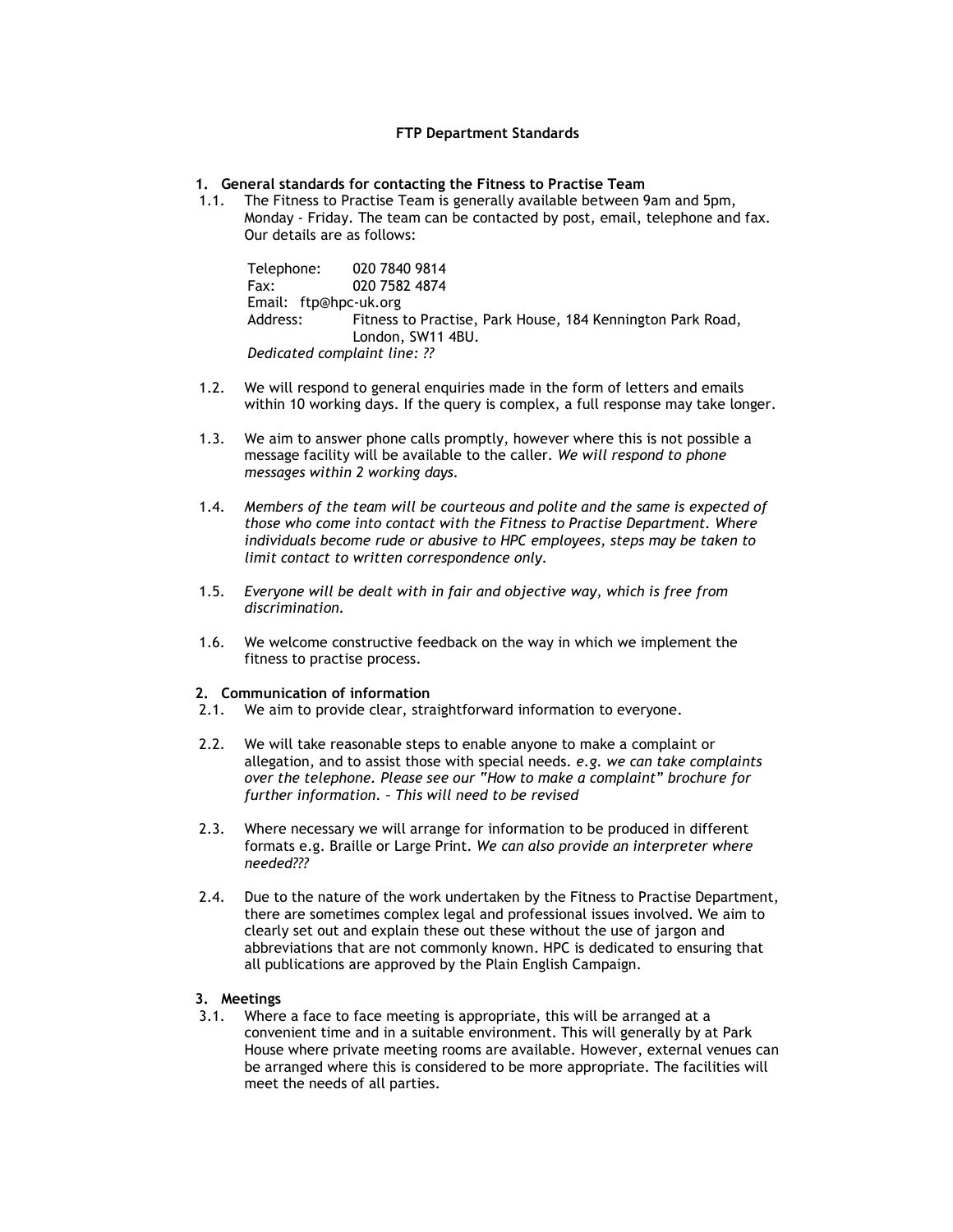3.2. If an individual feels it is necessary to come to Park House they will, in most cases, be met by a member of the Fitness to Practise Team. It should be noted that may not be possible to meet with the person dealing with a particular case if an appointment is not made in advance. Therefore the information and assistance that can be provided may be limited.

### 4. Fitness to Practise

- 4.1. We aim to acknowledge allegations within 10 working days of receipt. Allegations are assessed on receipt, and where there may be immediate risk or danger to the public, acknowledgement will be made within 3 working days.
- 4.2. Each allegation is assigned to a member of the team who will be responsible for the case until its conclusion. The direct contact details of that team member will be provided to ensure that they can be contacted with questions.
- 4.3. We will keep complainants informed of the progress of the case. This is achieved by ensuring that there is contact with the complainant regular contact approximately once a month, either by letter, email or phone.
- 4.4. Where it is necessary for us or our solicitors to obtain a witness statement, this will be arranged at a convenient time and in a suitable environment.
- 4.5. If a witness needs to attend the final hearing, we will contact them with the details of this. They will be provided with a witness pack containing useful information and the direct contact details of a person in the team that they can contact with questions.
- 4.6. After a hearing, the complaint and all witnesses will be informed of the outcome.
- 4.7. Once a case has been referred by the Investigating Committee, the registrant will be kept informed of progress of the case and when they can expect the final hearing to take place.

### 5. Registration Appeals

- 5.1. We aim to acknowledge an appeal within 10 working days of receipt.
- 5.2. Each appeal is assigned to a member of the team who will be responsible for the case until its conclusion. The direct contact details of that team member will be provided to ensure that they can be contacted with questions.
- 5.3. We aim to hear each appeal within 6 months of receipt. However, in some cases it may take longer e.g. where there is a health or character issue that requires investigation.
- 5.4. We ask that appellants assist us by providing any information that is requested promptly and in the form required.

#### 6. Health & Character Declarations

- 6.1. We aim to acknowledge a health and character declaration within 5 working days of it reaching this department.
- 6.2. Each declaration is assigned to a member of the team who will be responsible for the case until its conclusion. The direct contact details of that team member will be provided to ensure that they can be contacted with questions.
- 6.3. Declarations on application to the register We aim to process any health and character declaration that is made on application to the register as quickly as possible, in order to minimise any delay in registration. A panel can usually consider these cases within 1 month.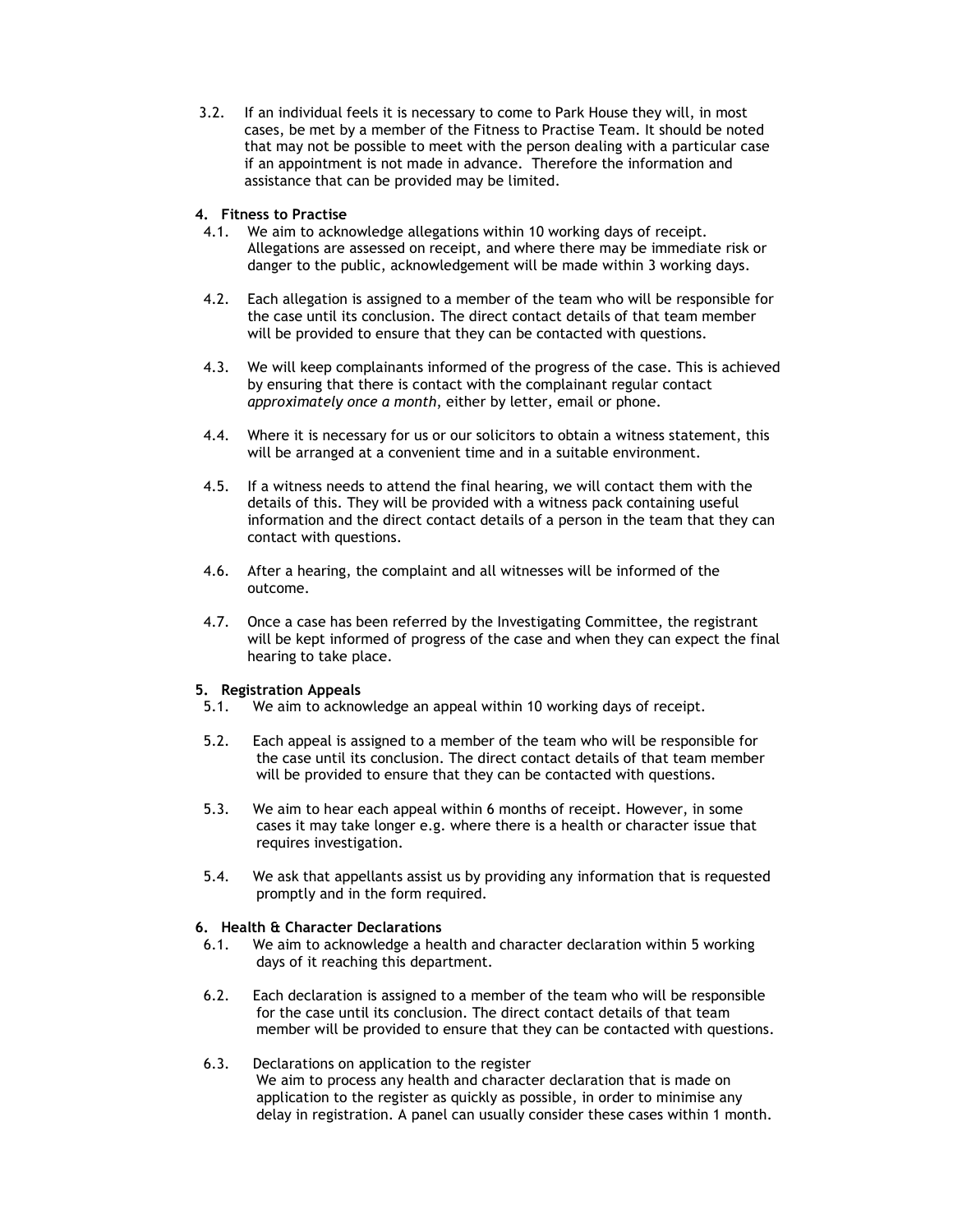### 6.4. Declarations by registrants

We will keep the registrant informed of the progress of any further investigations we make.

#### 7. Protection of Title

7.1. We aim to acknowledge an enquiry within 10 working days of receipt.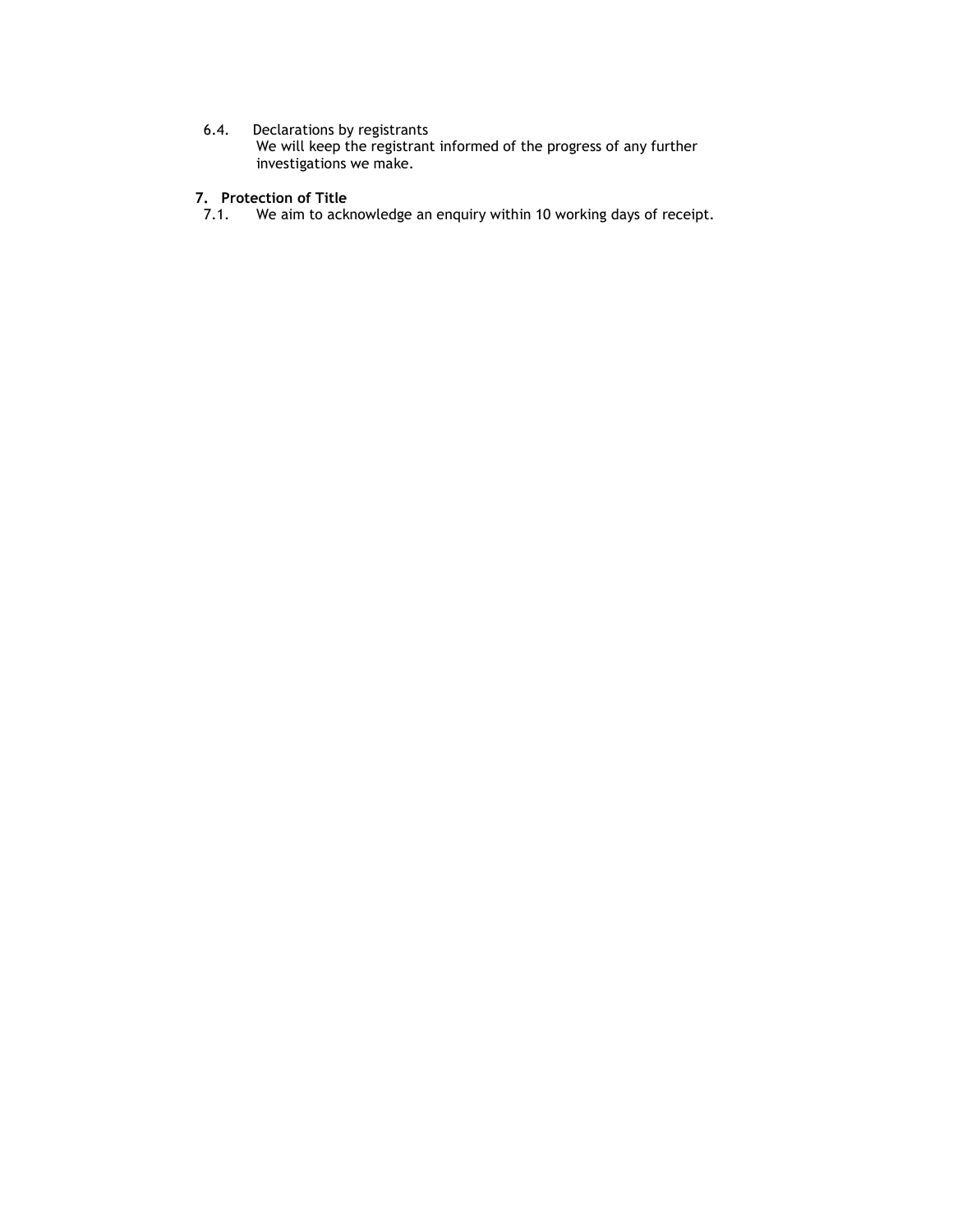## Fitness to Practise Team Contact Information

Fitness to Practise e-mail: ftp@hpc-uk.org Health Profession Council website: www.hpc-uk.org

Director of Fitness to Practise Kelly Johnson Tel: 020 7840 9754 Email: kelly.johnson@hpc-uk.org

Fitness to Practise Manager Eve Seall Tel: 020 7840 9758 Email: eve.seall@hpc-uk.org

### Case Managers

Sabrina Adams Tel: 020 7840 9756 Email: sabrina.adams@hpc-uk.org

Nick Grassby Tel: 020 7840 9793 Email: nick.grassby@hpc-uk.org

Zoe Maguire Tel: 020 7840 9761 Email: zoe.maguire@hpc-uk.org

Mick Calligy Tel: 020 7840 9759 Email: mick.calligy@hpc-uk.org

# Case Officers

Emma Pearce Tel: 020 7840 9762 Email: emma.pearce@hpc-uk.org

Simon Thompson Tel: 020 7840 9766 Email: simon.thompson@hpc-uk.org

### Hearing Officers

Gemma Lee Tel: 020 7840 9715 Email: gemma.lee@hpc-uk.org

James Bryant Tel: 020 7840 9794 Email: james.bryant@hpc-uk.org

# Team Administrator

Emma Bowman Tel: 020 7840 9814 Email:emma.bowman@hpc-uk.org